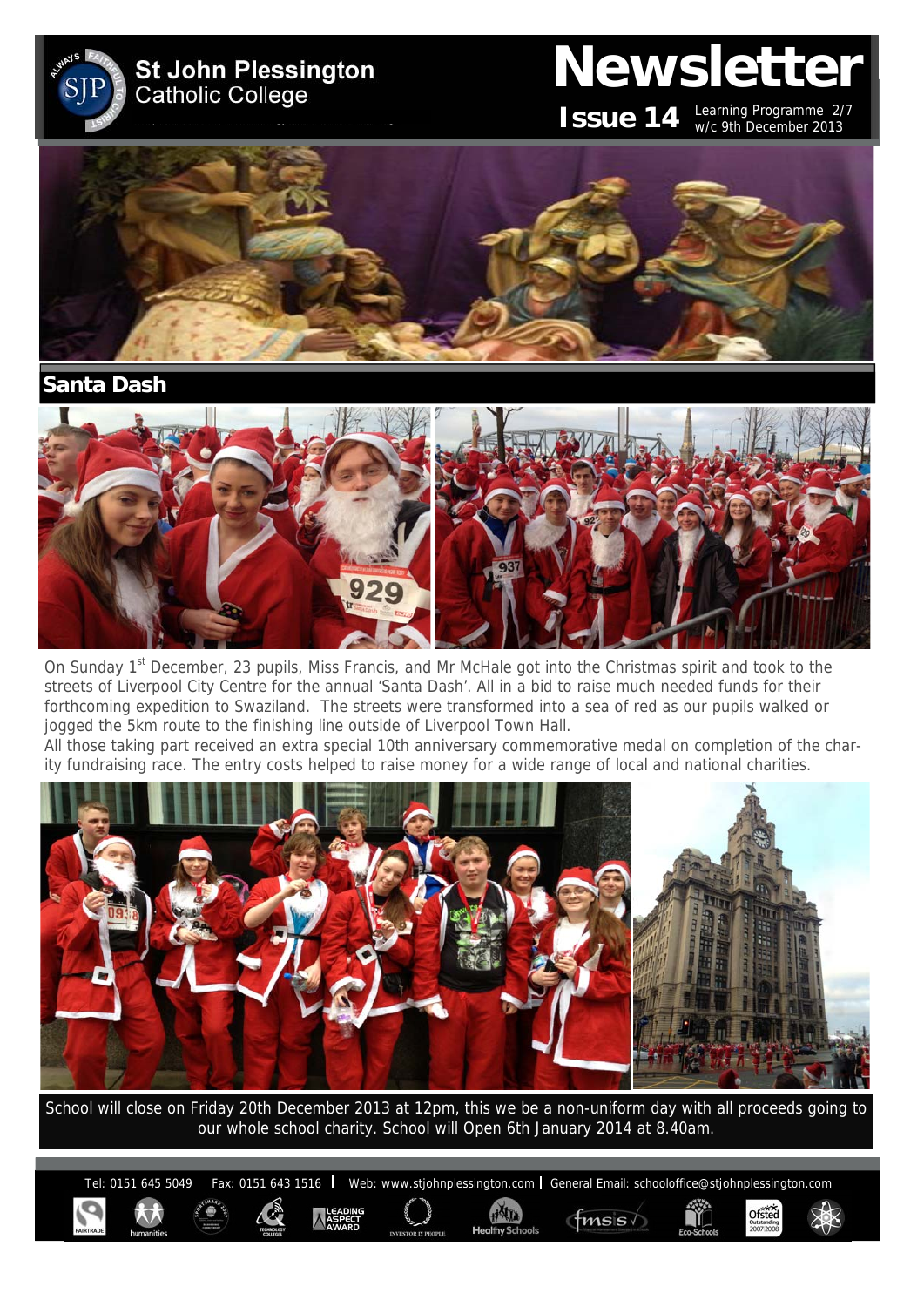### **Design Your Future**

Fifteen prospective young designers from Year 12 made the short trip to Manchester for the Annual Design your Future Exhibition. The exhibition is organised by UCAS. This is the body that all students apply through in order to gain entry into higher education.

There were universities and colleges from all over Great Britain promoting a whole range of courses from Product Design through to Architecture and Costume Design. The students made the most of this great opportunity talking with lecturers and admissions tutors who were able to answer questions about the courses and the qualifications students would need in order to study them. Our students were also able to meet with current university students who provided invaluable insights into university life and the types of employment they were planning on pursuing post university.



### **Football News**

The U13 Girls Football Team represented SJP brilliantly in the Tranmere Rovers 6-a-side football league last week. The girls made it through the first round of the tournament, with some fantastic football skills and teamwork .

During the second round of the tournament the girls battled hard against the wind and rain to accumulate points but narrowly missed out on place in the final. A big well done to all the girls for their hard work and efforts.

Girls football is available to all Years on a Tuesday after school. Please see a member of PE for more details.



### **Literacy Corner**

Can you find all the States of America in this word search?

W X<br>V C<br>E G  $\mathbf{r}$  $\Omega$ R O L  $F$  $O<sub>I</sub>$ D M M E  $\overline{1}$  $\Omega$ A D I  $\vee$ Y  $\overline{z}$  $\mathsf{R}$  $\mathbf{L}$ B W K O<sub>N</sub>  $\mathsf{C}$ B D S N E  $\vee$ Κ  $\mathsf{R}$ s N E  $\mathsf{C}$ T I U T T  $\mathsf{C}$ G R O E S<sub>P</sub>  $\overline{z}$ A A I N A B S C W N<br>S K Y U K  $\mathbf{R}$  $\Omega$ L  $\Delta$  $\mathsf{A}$  $\Delta$  $\Delta$ N  $\mathsf{F}$ L N R S L M W A z EMRA  $\mathsf R$ Q G м  $\times$ B<sub>D</sub>  $\Omega$  $F$  I O<sub>M</sub> Ţ А  $\mathsf{s}$  $O<sub>1</sub>$ S  $\mathbf{I}$ S B  $\circ$  $\Delta$  $\mathbf{I}$  $\mathsf{R}$  $\mathsf{T}$ B  $\mathsf{L}$ w  $\mathsf{L}$ A  $\mathsf{L}$  $\Delta$  $\mathsf{L}$ Q  $I\subset$ D  $\mathbf{I}$ B R H  $\mathbf{1}$ N M<sub>S</sub> O M  $1<sub>1</sub>$  $\Delta$  $\mathbb{R}$  $\mathbf{I}$ V N C  $\varsigma$  $\frac{A}{T}$ S S  $\mathsf{N}$ S O E E H G Q А А W R  $\mathsf{A}$ Y  $\mathbf I$  $H$  $\varsigma$ W  $\mathbf{L}$  $\Omega$  $\tilde{Y}$ p N  $\mathsf L$ E  $\overline{z}$  $\mathsf{C}$  $\Omega$ W  $\mathsf{C}$  $R$ D I  $\times$ S  $\circ$  $\overline{B}$  $\mathbf{I}$ W N S  $\times$ w G O G K K E p U N O T E M O H  $\mathsf{A}$ N  $\Delta$ E G  $\mathbf{J}$  $T$ F  $\vee$ А E  $\circ$ P N  $\vee$  $\vee$  $\circ$ G A A  $\overline{B}$ W H A G  $\bf I$ L E  $\mathbf{J}$ O N U E  $\mathbf I$ H  $\mathsf{R}$  $\mathsf{T}$  $\mathsf{T}$  $K$  R<br>T I  $\mathsf{T}$  $\mathbf{I}$  $\mathbf \tau$  $\circ$  $\Delta$ R N G L  $\Delta$  $\mathbf{I}$  $\mathsf{x}$ L  $\varsigma$  $T$ S  $H$ N M N  $\Omega$  $1 F$  $\frac{A}{F}$  $\circ$ G N<sub>N</sub>  $\Omega$  $\mathsf{C}$  $\mathsf{L}$ Q Ε Q D U G G  $\mathbf{I}$ Δ N **B**  $\Omega$ А  $\mathsf C$  $C \times C$ E  $\circ$  $\mathbf{I}$ к  $\mathbf{I}$ E D W Q  $H$ J N N S  $\times$  $\vee$ D E R N  $\mathsf{T}$ Ŧ N  $\mathsf{L}$   $\mathsf{P}$ R G  $\overline{A}$  $\times$ D J B А R  $\mathsf{\tau}$  $\;$  I z  $\mathbf{J}$  $\Delta$  $\mathbf{I}$ S А A  $\circ$  $\frac{L}{T}$ A<br>P  $\checkmark$  $\mathsf{T}$ R D E  $\mathsf{A}$ N I  $\circ$  $\mathsf{R}$ C  $H$  $\mathsf{T}$ U  $O<sub>S</sub>$ N L w S А L<br>Y S Н  $\mathbf{I}$  $H$ M  $\circ$ P D К S S N D  $\times$  $\Omega$ S  $\circ$  $OJ$  $\overline{B}$ E S E  $\mathsf C$ C  $\mathsf{V}$  $\mathbf{\tau}$ W  $\;$  I p M G S А  $\circ$ T I G N R U Y  $\vee$ D E  $\Delta$ R N А  $H$ U E  $H$ Q M A L W Q E M I N  $T$ 1 1 P E А D  $\mathsf{S}$  $\Delta$ N R  $\mathsf{F}$  $\circ$ N  $\circ$  $\mathbf I$ M S N M D N<br>T P C  $H$ E H S  $\mathbf I$  $\mathsf{T}$ SR А O N M  $\mathbf{I}$  $\frac{1}{p}$  $\checkmark$ O  $\mathbf{v}$ S V S А X Ε C D  $\mathbf I$ А  $H$ E I M А E А R м  $\begin{array}{c}\nA \\
V\n\end{array}$ L B  $\circ$  $\mathbf{r}$ А N X N E  $\vee$ D A А W  $\checkmark$ X E S  $\circ$  $\times$ W K D Q p  $\mathsf{T}$  $\bf I$  $\;$  I N D  $\mathbf{I}$ A N А U К N А  $X$  B M A I N E Q R  $\mathsf{T}$ N S  $\;$  I O N  $\mathbf{I}$ L L  $\;$  I H O A  $H$ L S B O M O T X E А G A К А I N 1 GR I V  $T$ S E W R Κ E N  $\mathsf{T}$ U C Κ Y Z U Α  $\overline{P}$ G Y S  $\mathsf{T}$ v u  $\top$ А Q N E W H A M P SHI  $\mathsf{R}$ E

Alabama, Arkansas, California, Colorado, Connecticut, Delaware, Florida, Georgia, Hawaii, Idaho, Illinois, Indiana, Iowa, Kansas, Kentucky, Louisiana, Maine, Maryland, Massachusetts, Michigan, Minnesota, Mississippi, Missouri, Montana, Nebraska, New Hampshire, New Jersey, New Mexico, New York, North Carolina, North Dakota, Ohio, Oklahoma, Oregon, Pennsylvania, Rhode Island, South Carolina, South Dakota, Tennessee, Texas, Utah, Vermont, Virginia, Washington, West Virginia, Wisconsin, Wyoming

See Mrs Connolly with your completed sheets.



**Year 7 - 95.7% Year 8 - 94.5% Year 9 - 92.9% Year 10 - 93.5% Year 11 - 94.1%**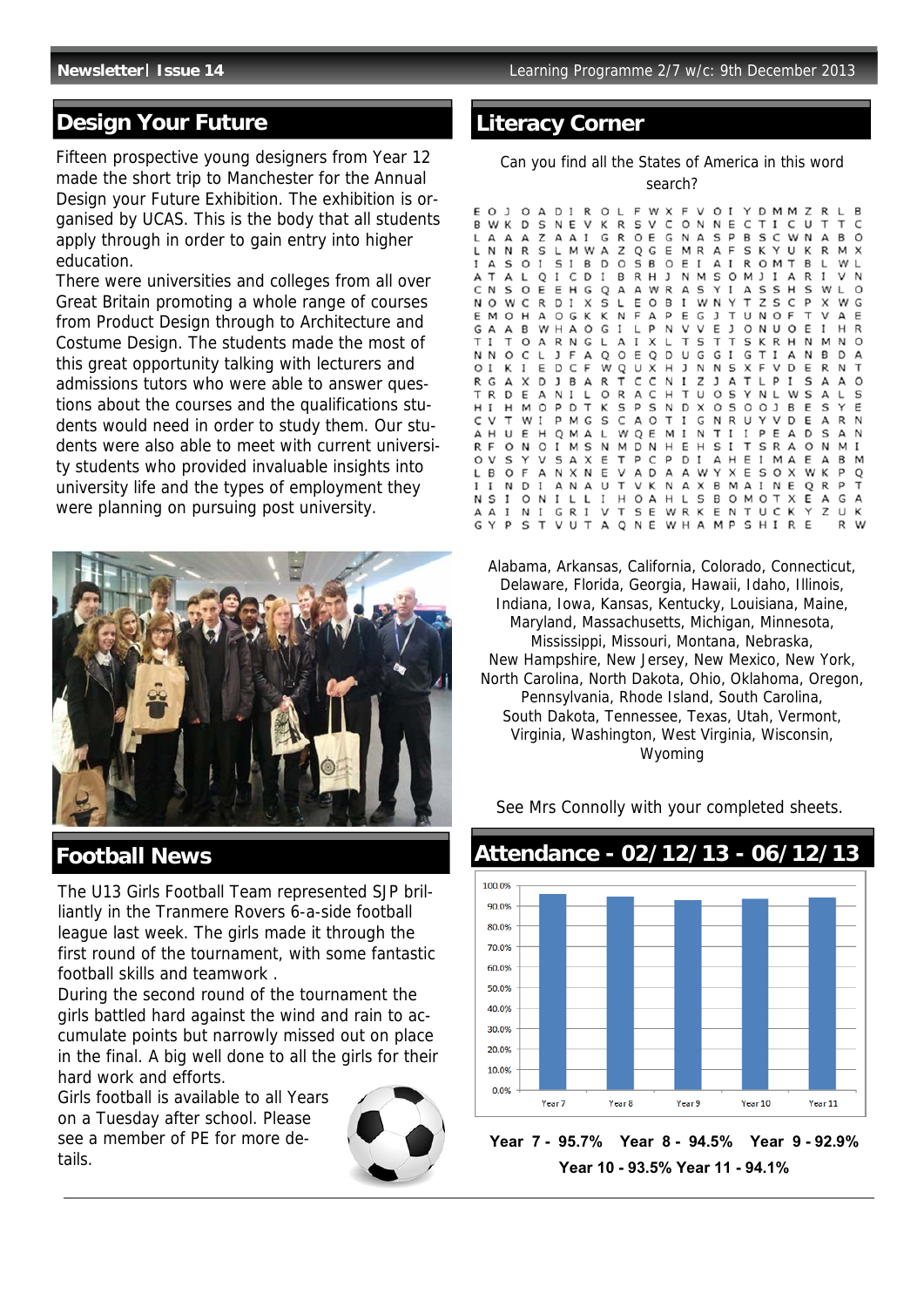### **Computer Science Week**

**Computer Science Education Week** DECEMBER 9-15, 2013

### **The Hour of Code** is coming

Everybody in this country should learn to program a computer because it teaches you how to think. Steve Jobs, co-founder and CEO if Apple Inc (1955-2011)



### Computer Programming Competition





The prize for the best game is a fabulous Rasberry Pi



**http://csedweek.org/** 

Key stage 3 pupils will have the opportunity to use Kodu in lessons and everybody is welcome to attend Kodu sessions after school in the Computing Department. Alternatively why not create an interactive Christmas card in Scratch for friends and family.



**The Hour of Code** is here. Join millions to learn<br>for one hour.

**The hour of the code at** 



#### **Computer Science Education Week** DECEMBER 9-15, 2013

### **The Hour of Code** is coming

#### **Xbox Game Marking Sheet and Rules**

- **Your game will be made using Kodu**
- **It will need to be saved in your area for marking**
- **Games will need to be by finished Friday 20th December**
- **Marks out of 10 will be awarded for the criteria in the grid below**
- **The rest is up to you! Good luck and happy coding**

| Name:                     | Form: |
|---------------------------|-------|
| Name of Game:             |       |
| Creativity                |       |
| <b>Terrain</b>            |       |
| <b>Characters</b>         |       |
| <b>Interaction</b>        |       |
| <b>Programming Skills</b> |       |
| <b>Usability</b>          |       |
| Playability               |       |
| Entertainment             |       |
| Design                    |       |
| Creativity                |       |

- Carol Service: 18th & 19th December
- School closes: 20th December 2013 12pm
- School opens: 6th January 2014 8.40am

## **Coming up Next PTA meeting**

7.00pm Tuesday 28th January 2014 in the College Staff Room. All are welcome.